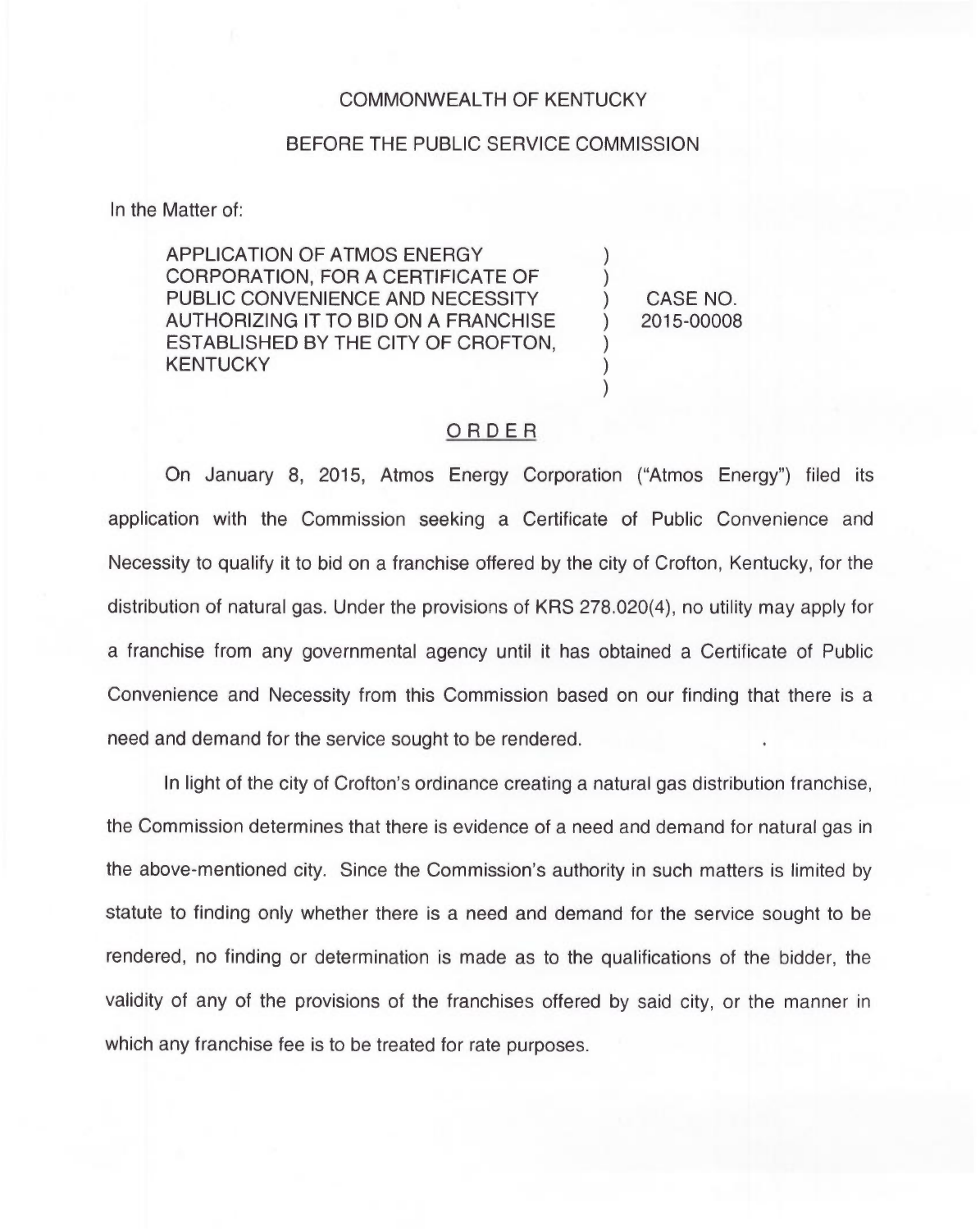## IT IS THEREFORE ORDERED that:

1. Atmos Energy is granted a Certificate of Public Convenience and Necessity that authorizes it to bid on a franchise offered by the city of Crofton, Kentucky, for the distribution of natural gas

 $2.$ If Atmos Energy is not the successful bidder, Atmos Energy shall, within ten days of the award of the franchise at issue, file with the Commission a written notice stating that Atmos Energy was not the successful bidder.

3. If Atmos Energy is the successful bidder, Atmos Energy shall, within ten days of the award of the franchise at issue, file with the Commission a copy of the executed franchise agreement and a statement disclosing the amount of the initial franchise fee.

4. If Atmos Energy is the successful bidder, Atmos Energy shall, within ten days of an increase or decrease in the amount of the initial franchise fee set forth in the franchise agreement, file with the Commission documentation setting forth the revised fee.

5. Any documents filed pursuant to ordering paragraphs 2, 3, or 4 of this Order shall reference the number of this case and shall be electronically submitted via the Commission's electronic Tariff Filing System.

6. This Order shall not be construed as granting a Certificate of Public Convenience and Necessity to construct utility facilities in said city.

-2- Case No. 2015-0008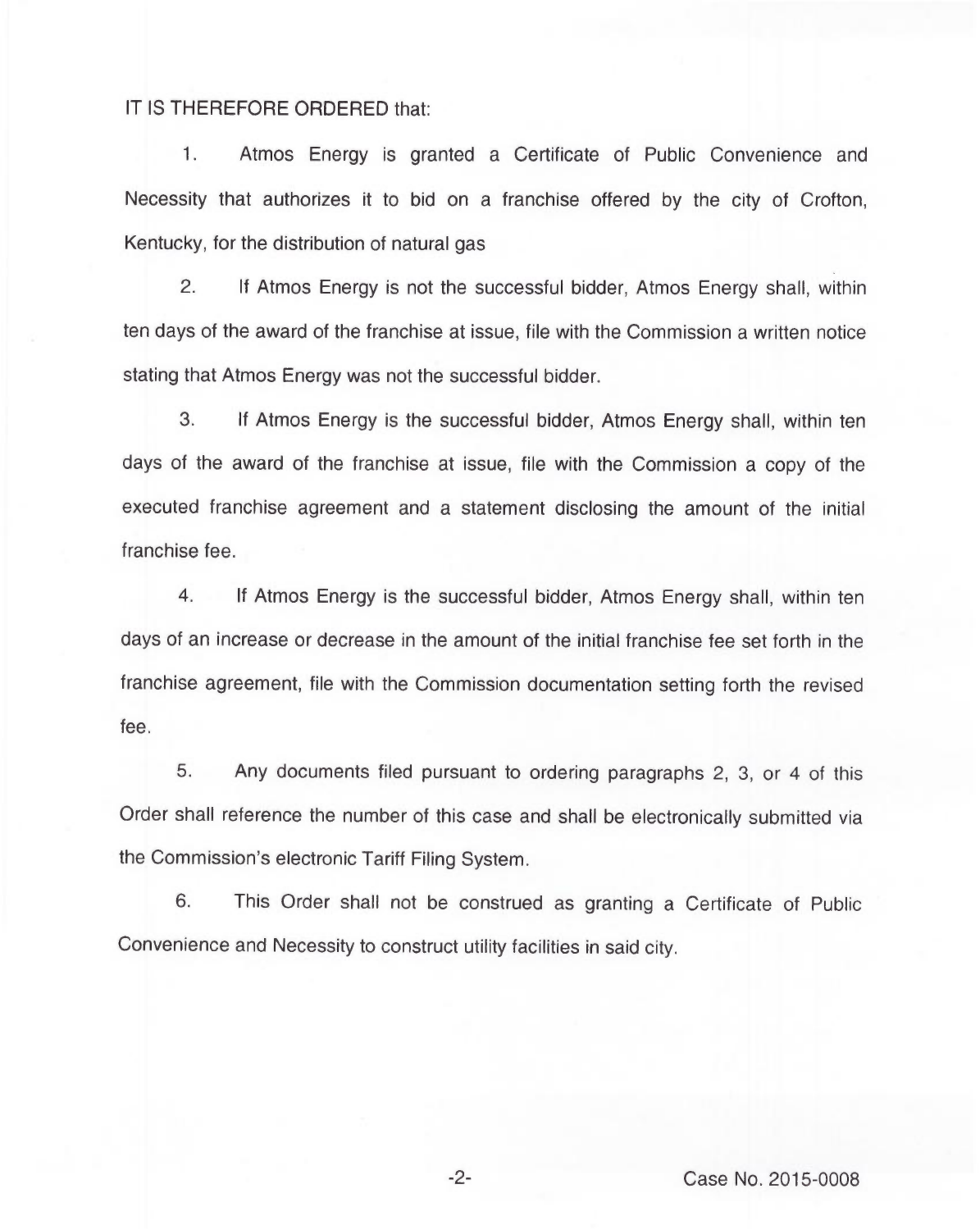

ATTEST Executive Director